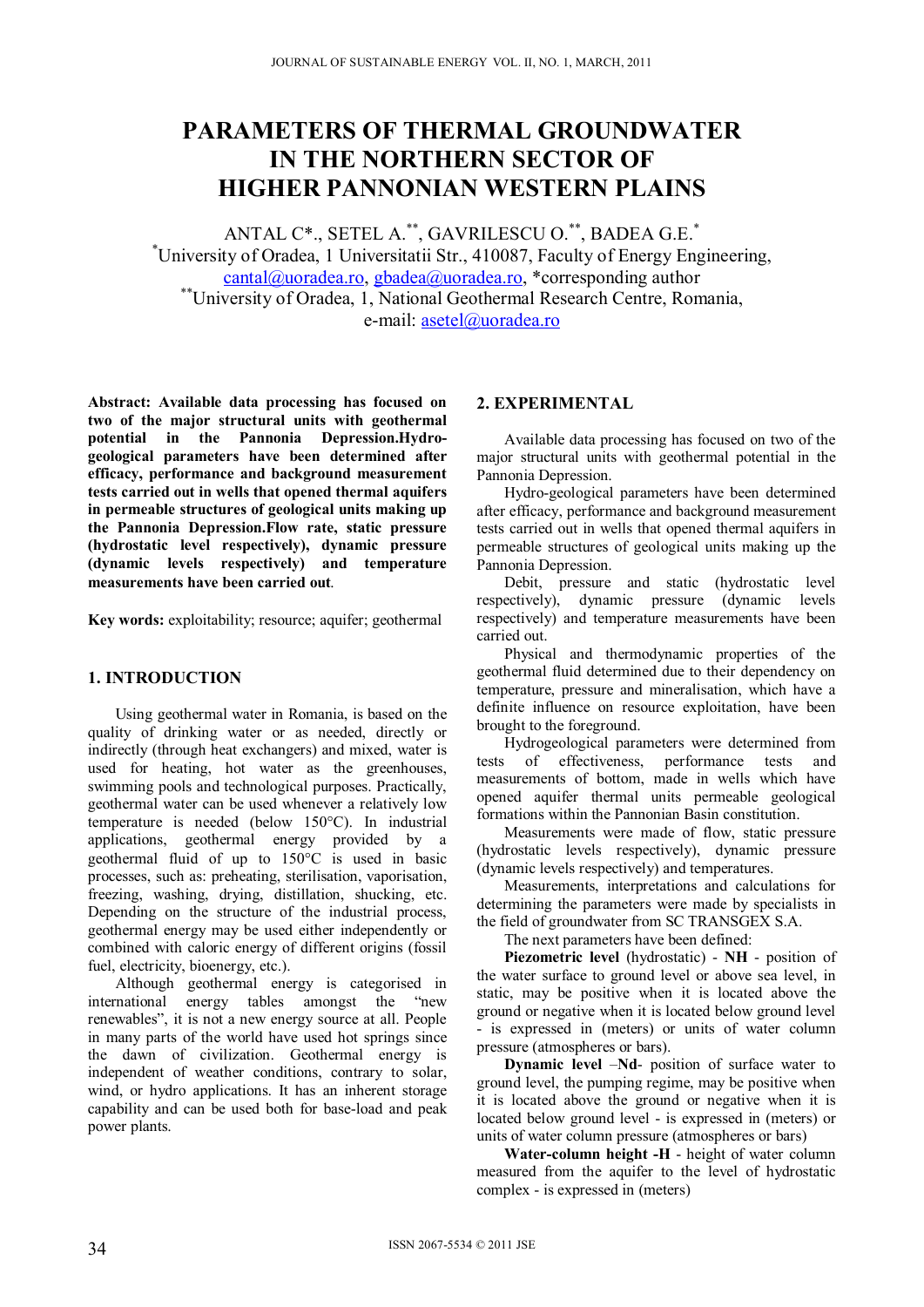**Bump-s** - the length of descent from the hydrostatic water level during pumping with a flow rate - expressed in (meters)

**Step flow - Q** - maintained a constant flow pump in a certain period of time - is expressed in (l / sec) (cubic meters / sec) (Imperial gallons / min)

**Specific flow-q** - the ratio of pumping flow and gradient - is expressed in (l / sec / meter)

**Specific Bump -s/O** - the ratio between bump and pump flow - is expressed in (meters / cubic meters / sec or feet / imperial gallon / min)

**ransmissivity-T** - the flow of water that can yield aquifer through a surface equal to 1 x thick carpet in a 24 hour period - is expressed in (cubic meters per meter per day). This parameter is an indicator of potential aquifer.

**Filtration coefficient (hydraulic conductivity) - K** - water flow rate through the collector under natural - is expressed in (meters / day). This parameter is an indicator of potential aquifer.

**Radius of influence-R** - distance from the drilling of production until it feels the effect of pumping, which distorts the distance that the piezometric surface - is expressed in (meters)

**Effectiveness or efficiency of hydraulic drilling-E** - show the influence of design parameter of the event aquifer drilling at these water inside the column filter, the filter pressure loss are producer - is expressed as (percentage), if the load losses are reduced effectiveness is high.

**Characteristic function of the drilling-W (u)** - is an integral exponential function used for standard curve (theoretical) in theis method - pumping test under nonpermanent (transient)

The next parameters have been determined for *Acâş - Beltiug – Tăşnad Area* for several wells*:*:

|       |       |        |       |         | s/Q      | s/Q        |
|-------|-------|--------|-------|---------|----------|------------|
| l/S   | mc/s  | ig/min | (m)   | (l/s/m) | (m/mc/s) | (m/gi/min) |
| 5,00  | 0,005 | 66,00  | 10,00 | 0,50    | 2000     | 0,15       |
| 10,00 | 0,010 | 131,99 | 20,50 | 0.49    | 2050     | 0.16       |
|       | 0,014 | 184,79 | 29,00 | 0.48    | 2071     | 0,16       |





 $s_{\text{max}} = 29,05$ ,  $R = 1240$  m,  $H = 1174.5$  m, Efficacy =  $100-(BQ^2/s)$  max) Efficacy  $=94,6%$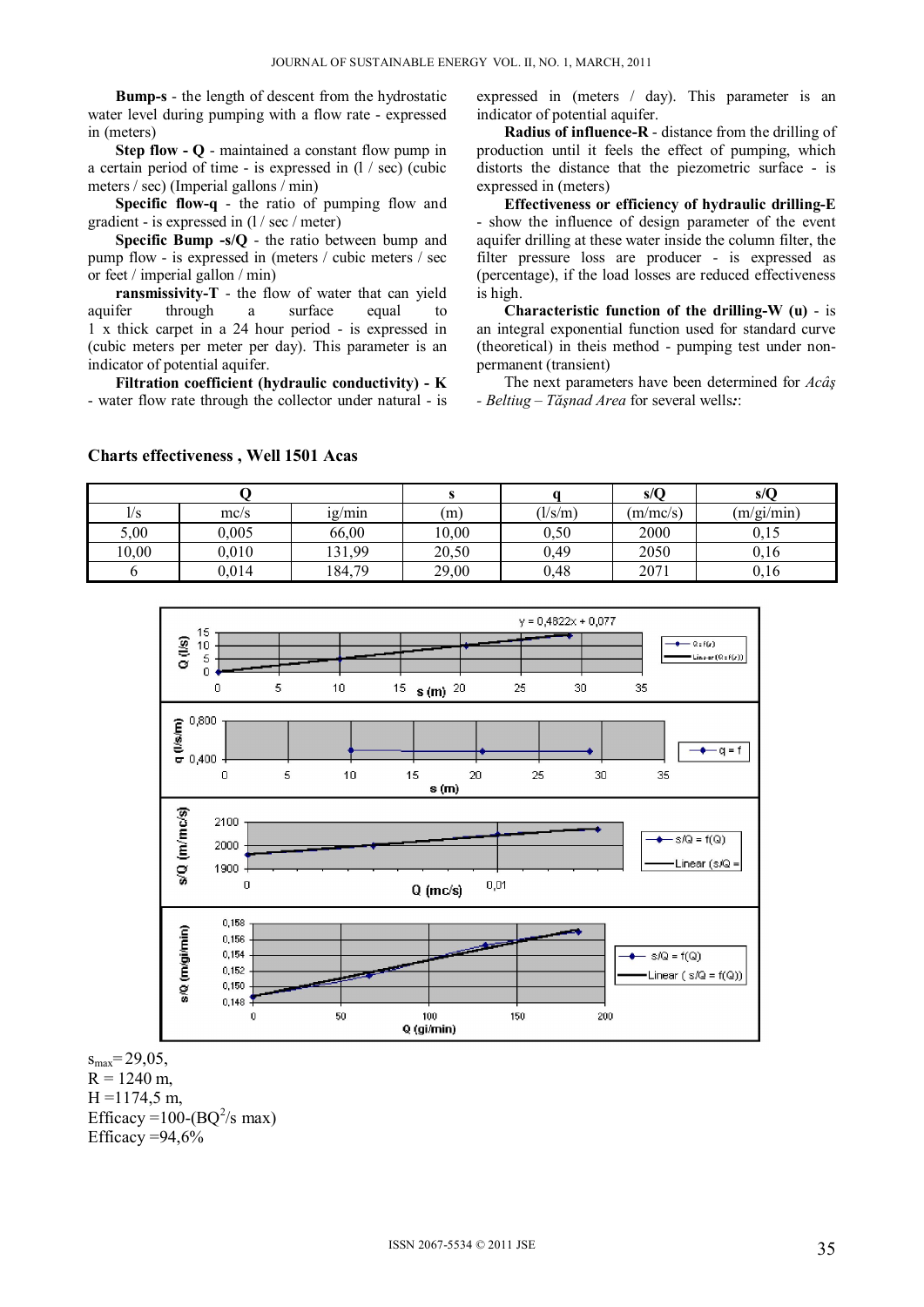| <b>Charts effectiveness, Well 1502 Acas</b> |        |        |      |         |          |            |  |  |
|---------------------------------------------|--------|--------|------|---------|----------|------------|--|--|
|                                             |        |        |      |         | s/C      | s/O        |  |  |
| $\mathbf{l}/\mathbf{s}$                     | mc/s   | gi/min | (m)  | (l/s/m) | (m/mc/s) | (m/gi/min) |  |  |
|                                             | 0.003  | 39,60  |      | 0,316   | 3167     | 0,240      |  |  |
|                                             | 0.006  | 79,20  | 20   | 0,300   | 3333     | 0,253      |  |  |
| 8.8                                         | 0,0088 | 16,15  | 35.3 | 0,249   | 4011     | 0,304      |  |  |

|     | 0,003  | 39,60  | $\cap$ $\vdash$<br>ノ、ン | 0,316 | 3167 |  |
|-----|--------|--------|------------------------|-------|------|--|
|     | 0,006  | 79,20  | nη<br>∠∪               | 0,300 | 3333 |  |
| 8,8 | 0,0088 | 116,15 | 252<br>ن د ب           | 0.249 | 4011 |  |
|     |        |        |                        |       |      |  |
|     |        |        |                        |       |      |  |

|      |                 |      |                  |        |                |         | s/Q        |
|------|-----------------|------|------------------|--------|----------------|---------|------------|
| S(m) | $7\,\mathrm{K}$ | s(m) | $\frac{1}{s(m)}$ | Omc/s  | $s/Q$ (m/mc/s) | Qig/min | (m/ig/min) |
|      |                 | ں ،  | 0.316            |        | 2646           |         | 0,20       |
| 9,5  |                 | 20   | 0.300            | 0,003  | 3167           | 39,60   | 0.24       |
| 20   |                 | 35.3 | 0.249            | 0.006  | 3333           | 79,20   | 0,25       |
| 35,3 | 8,8             |      |                  | 0,0088 | 401            | 116,15  | 0,30       |

 $NH = +36,3m = 3,63$  at,  $T=62$ <sup>o</sup>C A=2646 m/mc/s A=0,030625294 m/mc/day  $H = 1539$  m  $A = s/Q$  $W(u) = 19,45$  $T = 50,54$  mc/m/day  $R = 2s(kh)1/2$ 

 $R = 1831 m$  $T = 50,54$  mc/m/day  $M = 115,7 m$  $K = 0,44$  m/day 8,30E-04 B  $s = AQ + BQ^2$  $s_{\text{max}} = 34,48$  $BQ^2$ /s max 32,5% Efficacy 100- $(BQ^2/s_{max})=67,5\%$ 



 $H = 1539$  m

smax34,48  $BQ^2/s_{\text{max}} = 32,5\%$ Efficacy 100-(BQ2/s max) =  $67,5\%$ 

 $R = 1831 m$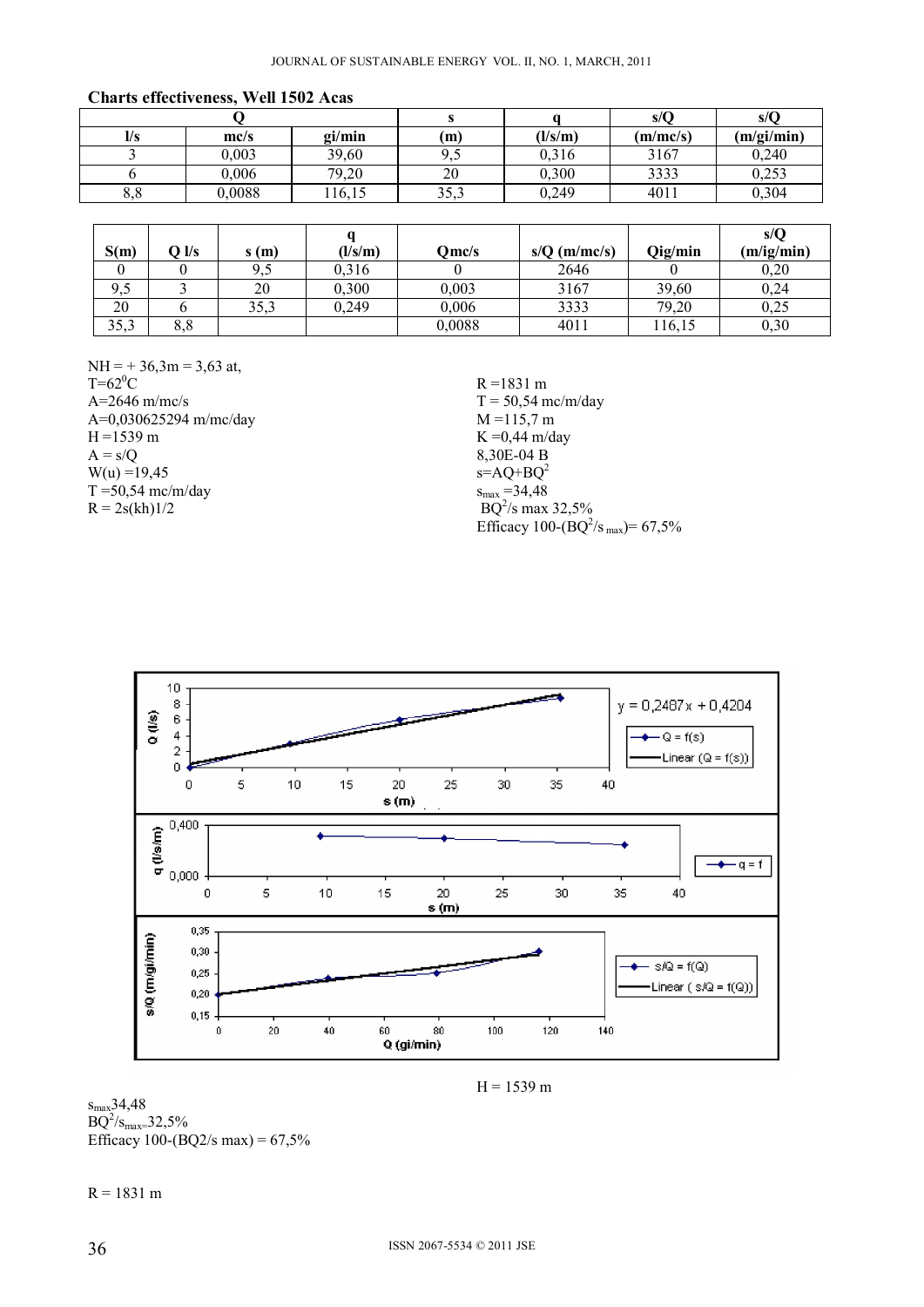# **Charts effectiveness, Well FH 1 Beltiug**

|                         |                                                      |                |                  | s        |          | s/Q            | s/Q         |  |  |  |
|-------------------------|------------------------------------------------------|----------------|------------------|----------|----------|----------------|-------------|--|--|--|
| $\mathbf{l}/\mathbf{s}$ |                                                      | mc/s           | gi/min           | (m)      | (l/s/m)  | (m/mc/s)       | (m/gi/min)  |  |  |  |
| 3,5                     |                                                      | 0,0035         | 46,19758         | 4        | 0,875    | 1143           | 0,087       |  |  |  |
| <sub>6</sub>            |                                                      | 0,006          | 79,19585         | 7,2      | 0,833    | 1200           | 0,091       |  |  |  |
| 10,5                    |                                                      | 0,0105         | 138,5927         | 14       | 0,750    | 1333           | 0,101       |  |  |  |
|                         | $Pd = 0,1$ at, NH=+15m = 1,5at, T= 65 <sup>0</sup> C |                |                  |          |          |                |             |  |  |  |
| S                       |                                                      | ð              |                  | Q        | s/Q      | Qig/min        | s/Q         |  |  |  |
| (m)                     | $\mathbf{l}/\mathbf{s}$                              | m)             | $\frac{1}{s(m)}$ | mc/s     | (m/mc/s) |                | (m/ig/min)  |  |  |  |
| 0                       | $\theta$                                             | $\overline{4}$ | 0,875            | $\Omega$ | 1042     | $\overline{0}$ | 0,078948744 |  |  |  |
| 4                       | 3,5                                                  | 7,2            | 0,833            | 0,0035   | 1143     | 46,19757648    | 0,086584629 |  |  |  |
| 7,2                     | 6                                                    | 14             | 0,750            | 0,006    | 1200     | 79,19584539    | 0,09091386  |  |  |  |
| 14                      | 10,5                                                 |                |                  | 0,0105   | 1333     | 138,5927294    | 0,1010154   |  |  |  |

A=1042 m/mc/s<br>A=0,012060981m/mc/day<br>K =1,37m/day<br>K =1,37m/day A=0,012060981m/mc/day<br>H =1229m  $K = 1,37$ m/d<br>S=AQ+BQ<sup>2</sup> H =1229m<br>W(u) =19,45  $W(u) = 19,45$  s  $m_{\text{max}} = 13,97 \text{ m}$ T =128,33mc/m/day<br>R = 2s(kh)1/2  $R = 1149$  m T 128,33mc/m/day

 $/s_{\text{max}} = 21,7\%$  $R = 2s(kh)1/2$  Efficacy 100-(BQ<sup>2</sup>/s<sub>max</sub>) 78,3%